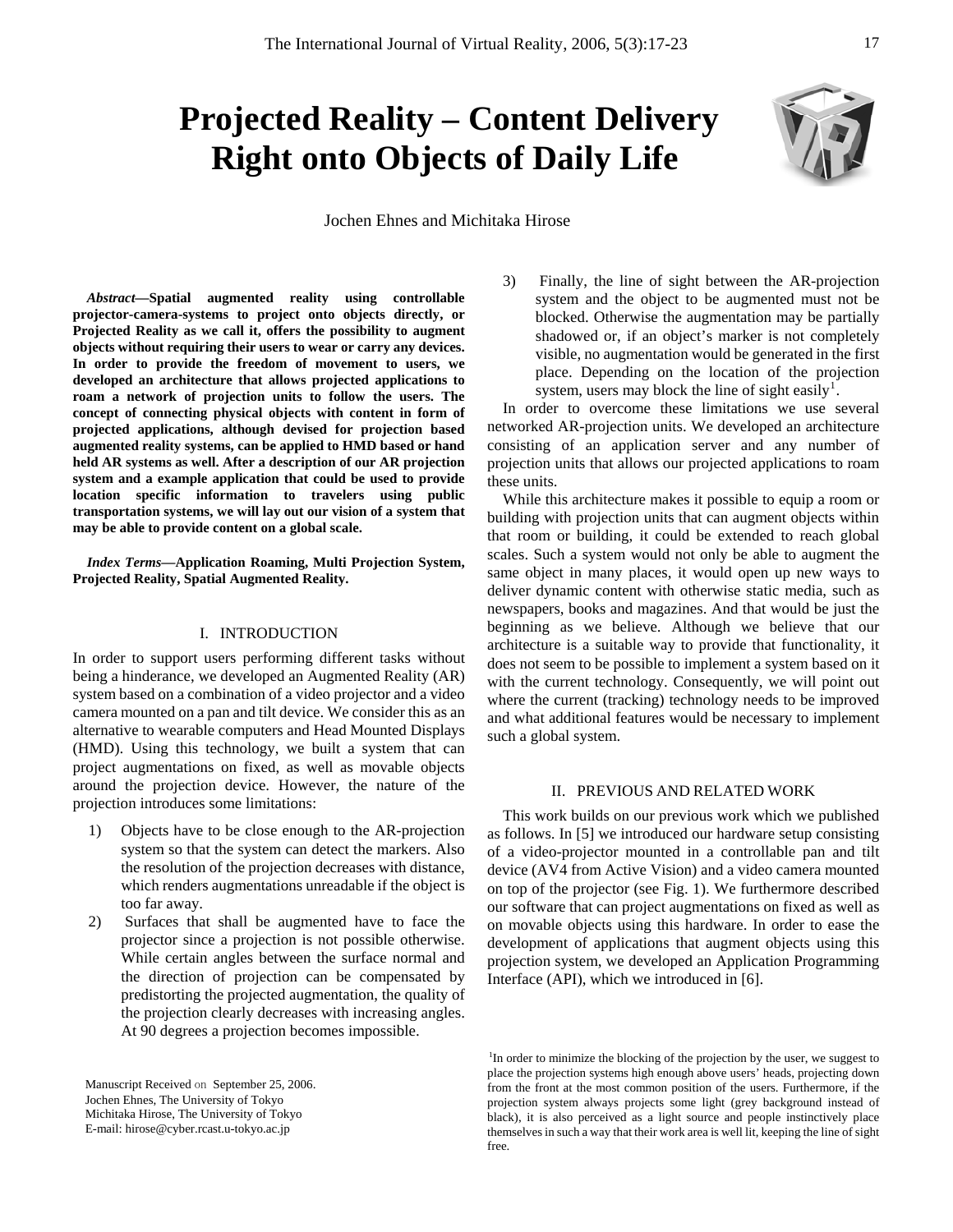

Fig. 1. A projection unit consisting of a projector and camera on a pan and tilting device. See Color Plate 6.

In [4] we introduced the idea of using several similar AR-projection systems to extent the usable range, as well as to enable augmentations from all sides. Finally, in [3] we presented the results of some user tests about how humans perceive projection quality depending on projection distance and projection angle. Other controllable projector camera systems have been presented in [14] (although the application presented here doesn't seem to make use of the possibility to control the system's orientation), [13] and [1]. In [15] the usage of several I/O-Bulbs (projector/camera systems) has been described as well, however they did not provide an application independent architecture and they were not concerned about huge networks of projection units either.

There also have been several works on augmenting books with additional information. [11] describes a the augmentation of a physics text book to provide a more effective learning environment for students. It also describes an interactive Venn Diagram, which is aimed at supporting effective information retrieval. While these applications work on their 'Enhanced-Desk' environment (big parts of the augmentation and interaction happens on the desk), we believe it would be much more useful if the augmentation was not restricted to that desk. An other research group worked on the recreation of digital documents on real paper, both using video projection [9] and HMDs [7].

<span id="page-1-0"></span>Finally, [2] describes a "Framework for Generic Inter-Application Interaction for 3D AR Environments". A mechanism as the "Data Flows" described therein could be useful to establish communication links between applications that augment physical objects in close proximity in order to let them work together or exchange information. However, this gets more complicated on a system where the applications roam different projection units.

## III. PROJECTED APPLICATIONS AND APPLICATION ROAMING

The basic idea of application roaming in our network of AR-Projection units is as follows. The units themselves have no knowledge about how to augment different objects. This information is coded as 'Projected Applications', which are analogous to applications in a GUI environment. However, while conventional applications interact with the user via windows and widgets on a computer's screen, projected applications use tracked objects for interaction. The AR-Projection systems provide means to identify tracked objects as well as to measure their positions and orientations. They also project the output onto these tracked objects or other fixed and known surfaces, such as walls (encoded in the projected application). The AR-system can be seen as an operating system that loads and executes projected applications and provides an abstraction layer for these applications to communicate with the user and to control the hardware.

The projected applications reside on an application server. However, the application server not only serves the applications for the AR-projection systems. More importantly, it also maintains the state of the projected applications and enforces that the state is only modified by one AR-system at the time. Once a projection system detects a marker, it sends its ID to the application server. In reply, the application server sends the application<sup>[2](#page-1-0)</sup> and, if available, the display rights and state of the application back to the projection system. Now the projection system starts the new application. If the system was granted the display rights and sent the last state of the application, it initializes the application with its state and starts to project the augmentations. If the display rights were not available at that moment, the system does nothing but trying to follow the object and waiting to be granted the display rights. If a system that owns the display rights for an application cannot detect the corresponding marker any longer, it returns the display rights together with the current state to the application server. It can reapply for the display rights once it detects the marker again. In the mean time, the application server may send the state and display rights to another projection system.

While this simple method of managing the display rights requires only minimal amounts of network bandwidth (see Fig. 2) and is sufficient if the ranges of the projection systems do not overlap, it is not satisfactory if more than one system could perform the augmentation at one time. When two systems compete for the display rights, the system that detected the marker first gets them and keeps them until the marker disappears from its camera's view. However, it would be better if the system with the best view of the object would project the augmentation. Furthermore, the management of the display rights should be more dynamic and find a new projection system that takes over before the active one looses the object and the augmentation disappears completely.

<sup>2</sup>In our prototype it currently only sends the application's name.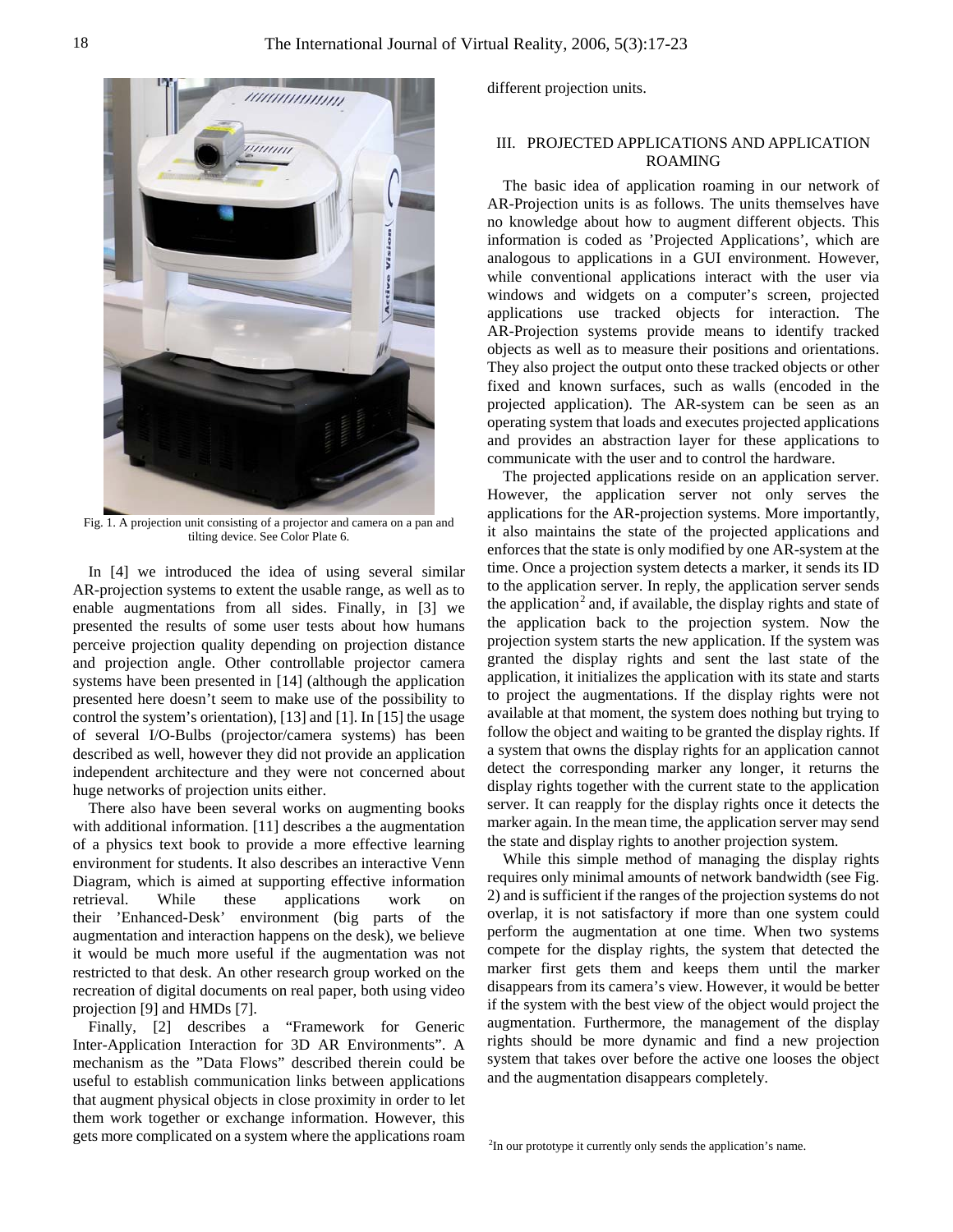# IV. OPTIMIZING THE QUALITY OF PROJECTION



Fig. 2. The message flow for our simple method of application roaming.

<span id="page-2-0"></span>In order to maximize the visible quality of the projected augmentation, as well as to make the transition between two projection systems as smooth as possible, we had to extend the management of the display rights and make it more dynamic. The application server can actively withdraw display rights (in combination with the applications' states) from a projection system now. This way it can give the display rights (and states) to better suited projection systems at any time, long before the augmentations disappear completely on the systems that held the display rights before. However, in order to decide which system gets the right to augment an object, the application server needs to know which system is suited best to do it. But what qualifies a system to be the best suitable? In the introduction we enumerated the three main points, (1) distance, (2) direction of the surface normal and (3) free line of sight. The quality can be considered to be a weighted combination of these criteria. However, the weighting may be quite task or application specific. In order to keep the task of the application server simple, we introduced a scalar quality value (Section IV-A). The system with the highest quality value is considered the best and consequently should perform the augmentation. Since the criteria of quality can be very task specific, we decided that the quality value is not something the system can provide. Therefore the projected applications must provide a function that calculates the quality value. The AR projection systems regularly send updates of the quality values of all applications they host to the application server. In consequence the application server can easily compare the quality values of the different applications running on the available AR projection systems and in turn can ensure that every application runs on the optimal projection system.



Fig. 3. The message flow for our advanced method of application roaming. The application server constantly compares the quality values sent by the different projection units in order to determine the best one.

#### *A. The "Quality Value"*

A crucial point in order to find the optimal projection system to perform the augmentation is the estimation<sup>[3](#page-2-0)</sup> of the projection quality that each system could achieve. In [3] we examined how human test subjects evaluated the projection quality onto tracked objects depending on projection distance and angle, which lead to a formula to estimate the projection quality based on these factors. Furthermore we assume for simplicity that the projection is not shadowed if the camera can 'see' the marker on the object, as projection surface and marker, as well as projector and camera are located closely together and objects in the middle should block both the tracking and the projection.

<sup>3</sup>While it seems desirable to actually measure the quality of projection in order to be more accurate, it in fact would be more disturbing to the user than eventual errors in the estimation can be expected to be. To measure the quality of projection would mean that the systems would have to take turns in projecting the augmentation and then measuring the result. This switching between different systems would be very obvious, especially if the differences in the projection quality are huge. Consequently, a measurement of the projection quality is out of the question, unless one could perform it in a way invisible to the human eye, such as by using infra red (IR) or ultra violet (UV) light.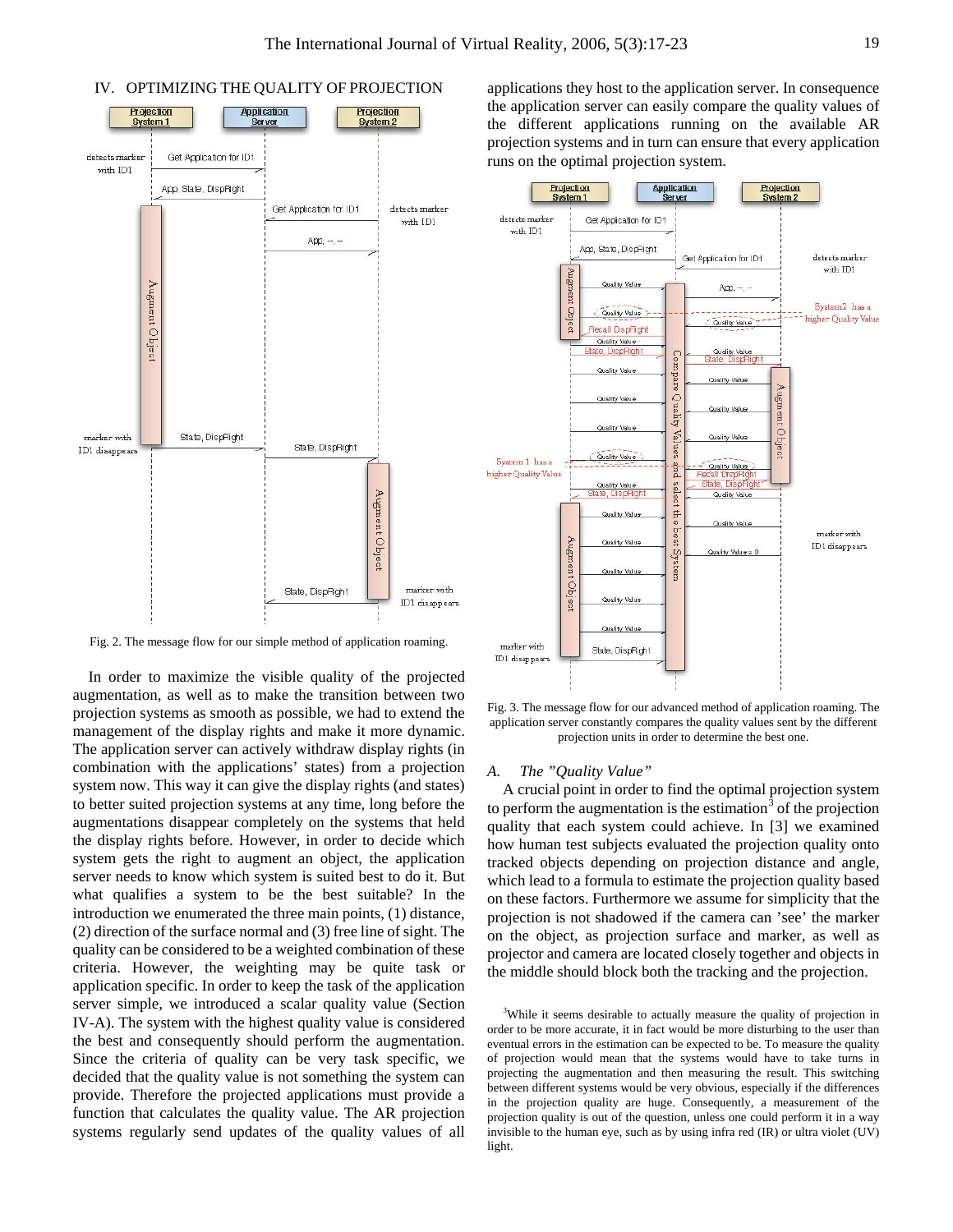## V. IMPLEMENTATION

## *A. Test Setup*

Our test setup consists of three projection systems (AV4 from Active Vision with a Sony DFW-VL500 Firewire camera mounted on it, connected to a dual G5 Power Mac). For more details about the setup, control of the pan and tilt unit and the calibration of various parameters including the offset between camera and projector we would like to refer to [5]. In our current setup, as illustrated by Fig. 4, we control all three projection units with the same  $DMX512<sup>4</sup>$  $DMX512<sup>4</sup>$  $DMX512<sup>4</sup>$  bus. This way we need only one USB-to-DMX512 converter box. In order to be able to send values on the DMX512 bus from all three computers to control their projector, we implemented a server program that runs on the machine with the interface box connected to it. The AR application server runs as an independent application as well. Just as the DMX512 server, it may be running on one of the AR projection systems' computers.



Fig. 4. The setup of our test system.

The projected applications are implemented as subclasses of our 'application' class (in Objective-C). We use the dynamic capabilities of the Objective-C runtime system to instantiate objects of these application-subclasses from their class names when needed. Currently we still link the object files implementing the applications (Objective-C classes) to the executable of the projection system, so the instantiation of these objects does not require any more actions. However, in future we plan to pack these application classes in bundles containing the code in form of a dynamically linked library and the necessary additional files like images for textures etc. These could be loaded from the application server before the application objects are instantiated.

# *B. Example Application*

While developing the AR projection system as well as the architecture to enable applications to roam between several projection systems, we implemented several example applications. Our main purpose for developing them was to test the functionality and to explore the possibilities of the AR projection systems. We developed applications that augment the room itself (Fig. 5(a)) as well as objects within a room such as the printer in Fig. 5(b).





Fig. 6. A physical cutting plane through a virtual volume (part of a human head). See Color Plate 8.

We also experimented with less traditional AR applications, such as the interactive visualization of volume data sets. Fig. 6 shows a board augmented with the image of a cutting plane through the volume data set that coincides with the board.

However, the demo application that illustrates the benefit of a large scale network of projection systems best is our Guiding Ticket example:

1) Guiding Ticket: We envision the usage of AR projection systems in public spaces. If train stations for example were equipped with a sufficient number of projection systems, it would be possible to guide travelers to their connecting trains. Suppose a person wants to travel from A to B using public transportation and has to change several times on the way. If the traveler does not know the places to change, it can be quite stressful to find the right connection on time. With the system we envision, the traveler could get a special form of ticket that offers room for augmentations. Whenever the travelers have to change trains, they can take out the ticket and wait for an AR projection system to detect it. The system then projects on the ticket the information about the track the train is going to leave from, the wagon where the reserved seat is, how much time there is until the train leaves, as well as an arrow that always points in the direction to walk to. Fig. 7 shows the augmented ticket.

The text fields in our prototype application just display preset strings and a timer counting down towards a point in the near future. The direction of the arrow is calculated based on the X,Z coordinate of current position and the goal position. The goal position may depend on the current position as well, so that a chain of goal positions can be programmed to direct a user around obstacles. However, there has not been implemented any form of route planning. Since we only have

<span id="page-3-0"></span><sup>4</sup> DMX512 is the most common communications standard used by lighting and related stage equipment. A nice introduction can be found at http://www.dmx512-online.com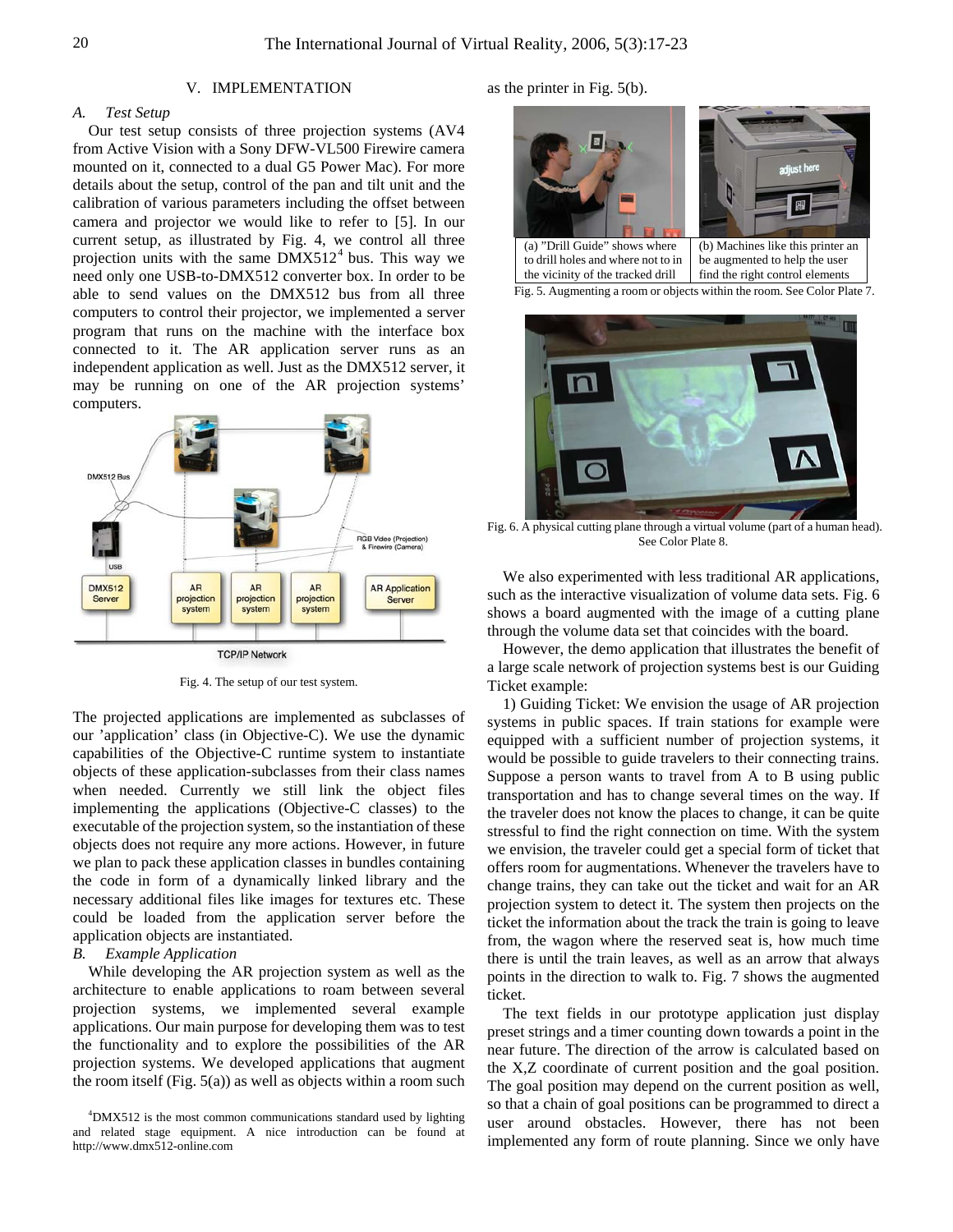three projection units which we would set up in one room so that their ranges of projection overlap, it has not been possible to really test the application's usefulness to navigate between several locations. Nevertheless, the application provoked a lot of positive responses at public presentations.



Fig. 7. Future train tickets may guide you to your next train.

### VI. SCALING UP THE SYSTEM

For the future, as projectors and cameras get smaller and cheaper, we envision a network of projection units in many (public) places and application servers as common as web servers today. In such an environment information could be obtained by holding the corresponding objects (tickets, magazines, Books etc.) in front of any of those projection units. We already illustrated the possibility to augment special train tickets which could help anyone to find the connecting train fast, which do not require any knowledge about using computers. We believe that there are countless more applications, such as the augmentation of books, magazines or newspapers. While many people feel more comfortable reading printed media than reading from a computer screen, the online media is usually more up to date. This is inevitable, as the production and distribution of the print media requires a certain amount of time. A hybrid form of media could satisfy both. The printed part would be as comfortable to read as any other printed media, while it could be augmented with up to date information when in reach of an AR-projection system. Such a system could furthermore display movies on the paper instead of just images. However, in order to implement such a large distributed AR system, several changes would be necessary.

# *A. Two Level Application Server Architecture*

<span id="page-4-1"></span><span id="page-4-0"></span>It not only would be unnecessary to use the advanced application roaming algorithm described in Section IV to coordinate projection units far apart, it would also result in a lower quality due to the time lag introduced by connections to distant application servers and would increase the overall network load. In order to keep the network load low and the switching of projection units fast, we propose a two level application server architecture. All projection units in a room would be connected to a local application server (a proxy server), that performs the roaming based on quality values (Section IV). The local application server connects the room to the rest of the world and communicates with the application servers around the globe using the simpler protocol as

described in Section III. Fig. 8 illustrates that.

# *B. Enhanced Video Tracking*

The majority of possible and necessary improvements lies in the area of the video tracking system. As we have not been developing video tracking systems so far, the following points (at least the first and the third) can be seen as a wish list to the video tracking community.



Fig. 8. Hierarchy of AR-Application-Servers for a network of AR Projection Systems on a global scale

1) URLs in Markers: Currently we are using the ARToolkit [10] tracking library to detect markers in the images captured by the camera. When a projection unit starts up and establishes its connection to the application server, it first downloads the marker patterns from there and adds them to the list of AR-Toolkit's known markers<sup>[5](#page-4-0)</sup>. Only then a projection unit is able to recognize markers of tracked objects and request the PA for it. This however is not practical for a large number of application servers. In order to be able to set up a network of application servers and projection units on a global scale, it is necessary that the projection units can decode the application server's address and the ID of the application on that server from the marker. Using  $ARTag^6$  $ARTag^6$  instead of AR-Toolkit would be a step in the right direction in this regard, as it decodes the marker ID from the marker's pattern directly instead of using a pattern matching algorithm to identify the marker. However, with its limitation to 2048 markers, it would not be able to satisfy the needs to distinguish millions of objects. Neither would it be possible to encode a server's address using these eleven bits. One would have to extend ARTag in order to increase the number of bits encoded in the marker.

On the other hand markers should be as small as possible, which limits the amount of information that can be encoded in them. A standard URL encoded as ASCII text seems to be much to big to be encoded in a marker. Such a marker would be so complex that it would have to cover a huge area of the camera image to enable the tracking system to decode the pattern. This would

<sup>&</sup>lt;sup>5</sup>The projection unit already knows two markers that are used for calibration purposes.

<sup>6</sup> A marker tracking system by Mark Fiala. In contrast to AR-Toolkit it uses a line detection approach instead of a threshold, which makes it more robust to lighting changes. Furthermore it decodes the marker ID from the pattern directly and does not rely on pattern matching. It can be downloaded at <http://www.cv.iit.nrc.ca/research/ar/artag/>.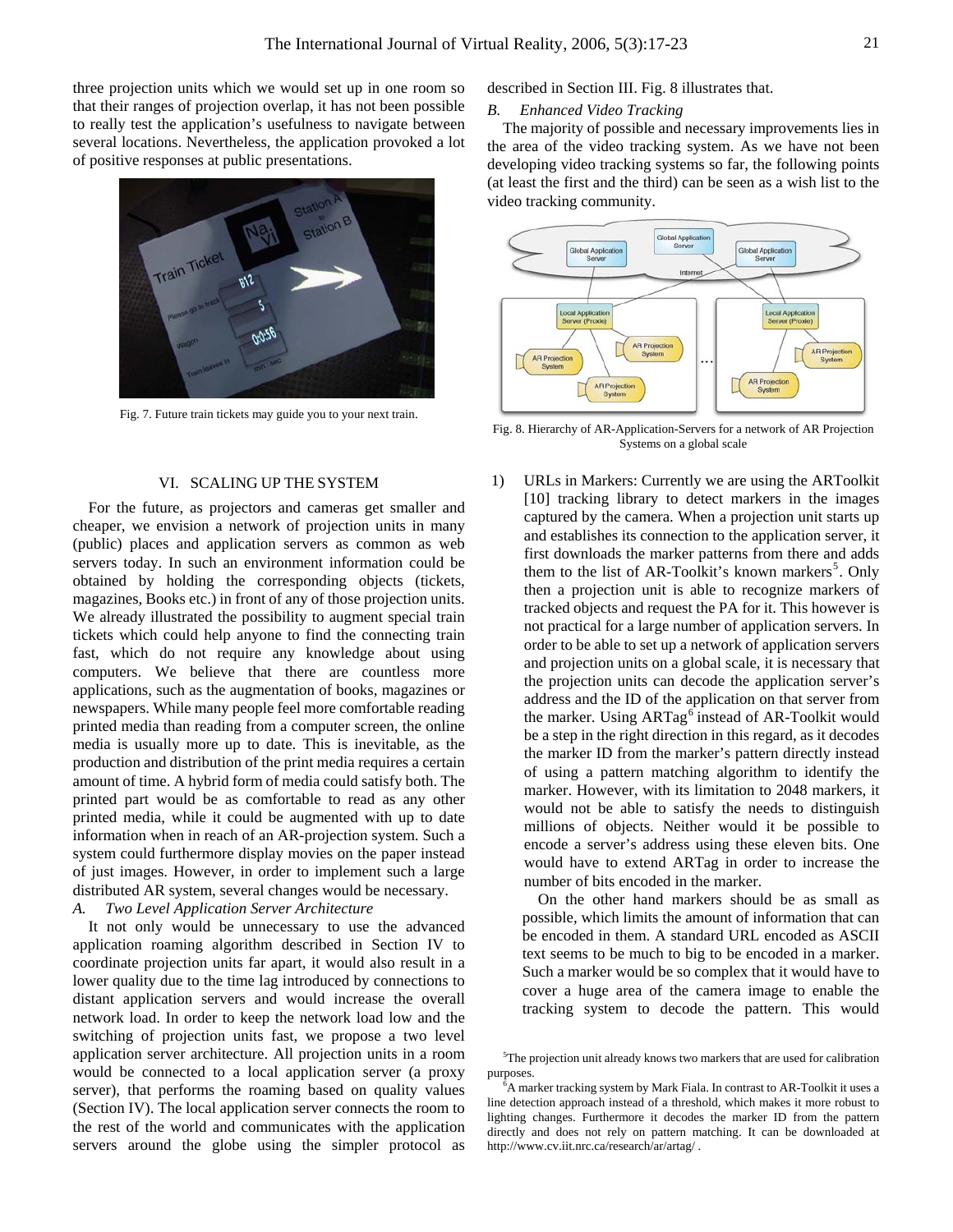seriously limit the range of the tracking system. However, if a marker could encode six bytes, it would be enough to encode the IP-address with four of them and to use the remaining two bytes to identify the application object on the server. This would allow a server to manage the augmentation of  $65535$  physical objects<sup>[7](#page-5-0)</sup>. Adding another one or two bytes would allow for an even greater number of managed objects per server.

When books, newspapers or magazines are to be augmented, individual copies of the same book or paper would have to share the same markers. That way the number of individual markers needed, as well as the cost to print these objects can be reduced a lot. That means that individual copies can not have their own state and store user dependent data. At the same time that should rarely be necessary, as the augmentations are only showing new information provided by the publishers of the printed media [8](#page-5-1) . However, if some user dependent data would have to be stored, one may introduce something like a virtual wallet, which may be used to store user specific data from other applications. If users bring such a wallet object into close proximity of the printed media, the two corresponding applications could start to communicate with each other. Then the information could be stored on the server that manages the virtual wallet. In a similar way the information could be retrieved later.

2) Invisible Markers: Markers have to be of a certain minimal size, so that the camera of a projection system an recognize them from a certain distance. Furthermore the accuracy of the tracking gets better with increasing marker size, or if several markers are combined into a multi-marker. In practice however that means that a large portion of the object's surface is covered with markers. Space that otherwise could be used to project augmentations on. Furthermore, it is important not to project anything onto the marker, since that results in a different visual appearance and consequently the marker can not be recognized any longer and the augmentation disappears. Of course, once the augmentation projected onto the marker disappears, the marker is recognized again. As a result the augmentation starts to flash. While it is possible to hide the marker in a video-see-through AR system, that is not possible with a projection based AR system. And if it was possible, it would result in the flashing effect described above. An approach to improve this situation is to use markers that are invisible to the human eye, but visible in another part of the spectrum, such as IR (in [12] an IR marker is used to visibly hide the marker) or UV. With such a marker it would be no problem to project an augmentation in the visible part of the spectrum over the marker. A video tracking system using a camera that can receive the marker's wavelength, equipped with a filter that blocks out the visible light, would not be disturbed by the projected augmentations either.

3) Non Planar Markers: For all marker based tracking systems we know of so far, it is a requirement that the markers are planar. Only then their position and orientation in 3D can be calculated. However, in order to be able to augment a newspaper, a magazine or a real train ticket, it would be necessary to track curved markers and measure their curvature as well. While it has been demonstrated before that a grid of AR-Toolkit markers can be used to find the  $d'' \rightarrow p''$  coordinates of their corners, and use these  $''d'' \rightarrow "D"$  coordinates to distort a texture of an image that gets overlaid onto the curved surface that way, it is only possible with video see through AR systems. The offset between projector and camera (as well as the offset between camera and eye in an optical see through HMD) makes it a necessity to have 3D coordinates. While [9] describes a system that projects virtual pages onto a book of empty pages, they require the projection of a lattice pattern to be projected onto the paper in order to calculate the homography necessary to warp the projected image. Since that has to be done every time the paper moves, we cannot consider it as a convenient solution from a user's point of view.



Fig. 9. A grid overlaid over a conventional marker could be used to detect the curvature of the surface.

While one certainly could try to calculate 3D coordinates, curvature etc. from a grid of conventional markers, it may be possible to modify the setup of the markers, so that this information could be calculated from one marker instead. For example a grid of lines could be overlaid over a square marker as illustrated in Fig. 9. That grid would provide the additional information needed to calculate the curvature of the surface if the marker is relatively close to the camera. If the marker is too far away that the camera can detect the grid, it still should be possible to detect the marker as if it was a conventional one. If a grid of conventional markers was used instead however, the individual markers would all be too small to be detected. This way a single non planar marker would have an implicit level of detail functionality. Marker ID, position, orientation and curvature could be detected when close enough, and only ID, position and orientation when further away. If the marker is so far away that the curvature can not be detected, it should be acceptable to draw the augmentation as a flat rectangle as well.

<span id="page-5-0"></span> $T$ That is if every object is identified by one marker only. If multi markers are to be used, the number of physical objects an application server can manage is reduced accordingly.

<span id="page-5-1"></span><sup>8</sup> Of course it is necessary to keep the position of the play head if the projection is going to be handed over to another projection unit while playing animations or movies. However, it should be possible to identify individual copies based on their locations. Such a temporal state could be kept by the local/proxy application server. However, once the user closes the book or paper and moves to another location, this kind of state would be lost.